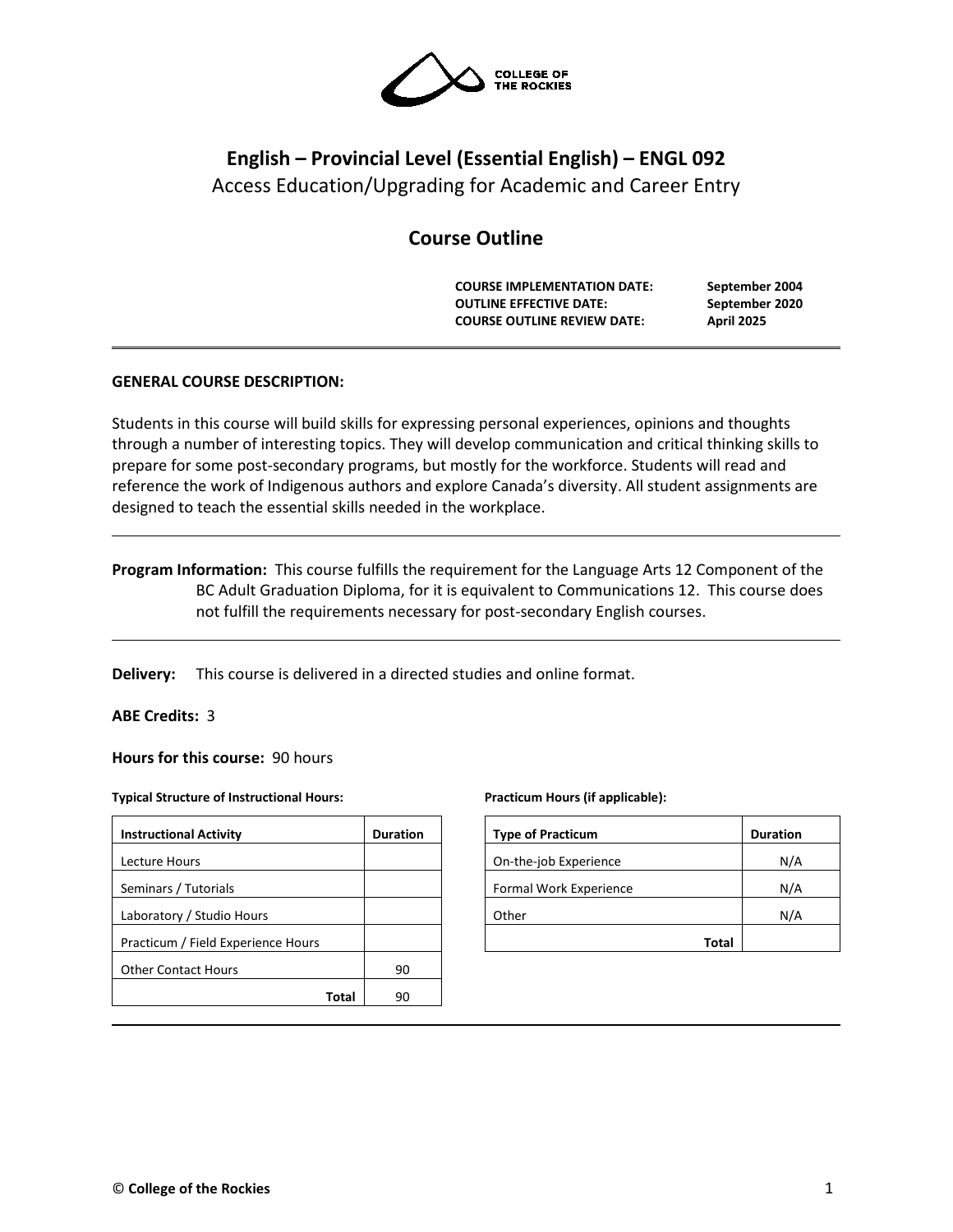Sharon Richardson BA, BEd, MA, TESL 3, NAID, MSS

Signature

#### **APPROVAL SIGNATURES:**

Department Head Joy Brown E-mail: [jbrown3@cotr.bc.ca](mailto:jbrown3@cotr.bc.ca) Dean of Trades and Technology Dr. Jack Moes E-mail: [jmoes@cotr.bc.ca](mailto:jmoes@cotr.bc.ca)

Department Head Signature

Dean Signature

EDCO

Valid from: September 2020 – April 2025

Education Council Approval Date

#### **COURSE PREREQUISITES AND TRANSFER CREDIT:**

- **Prerequisites:** Either ENGL 070, Composition 10, Literary Studies 10, New Media 11, English First Peoples: Literary Studies + New Media 11 or equivalent or permission of the instructor.
- **Corequisites:** A computer course is recommended

**Flexible Assessment (FA):**

Credit can be awarded for this course through FA  $\boxtimes$  Yes  $\Box$  No

Learners may request formal recognition for flexible assessment at the College of the Rockies through one or more of the following processes: External Evaluation, Worksite Assessment, Demonstration, Standardized Test, Self-assessment, Interview, Products/Portfolio, Challenge Exam. Contact an Education Advisor for more information.

**Transfer Credit:** For transfer information within British Columbia, Alberta and other institutions, please visit [http://www.cotr.bc.ca/Transfer.](http://www.cotr.bc.ca/Transfer)

> Students should also contact an academic advisor at the institution where they want transfer credit.

**Prior Course Number:** N/A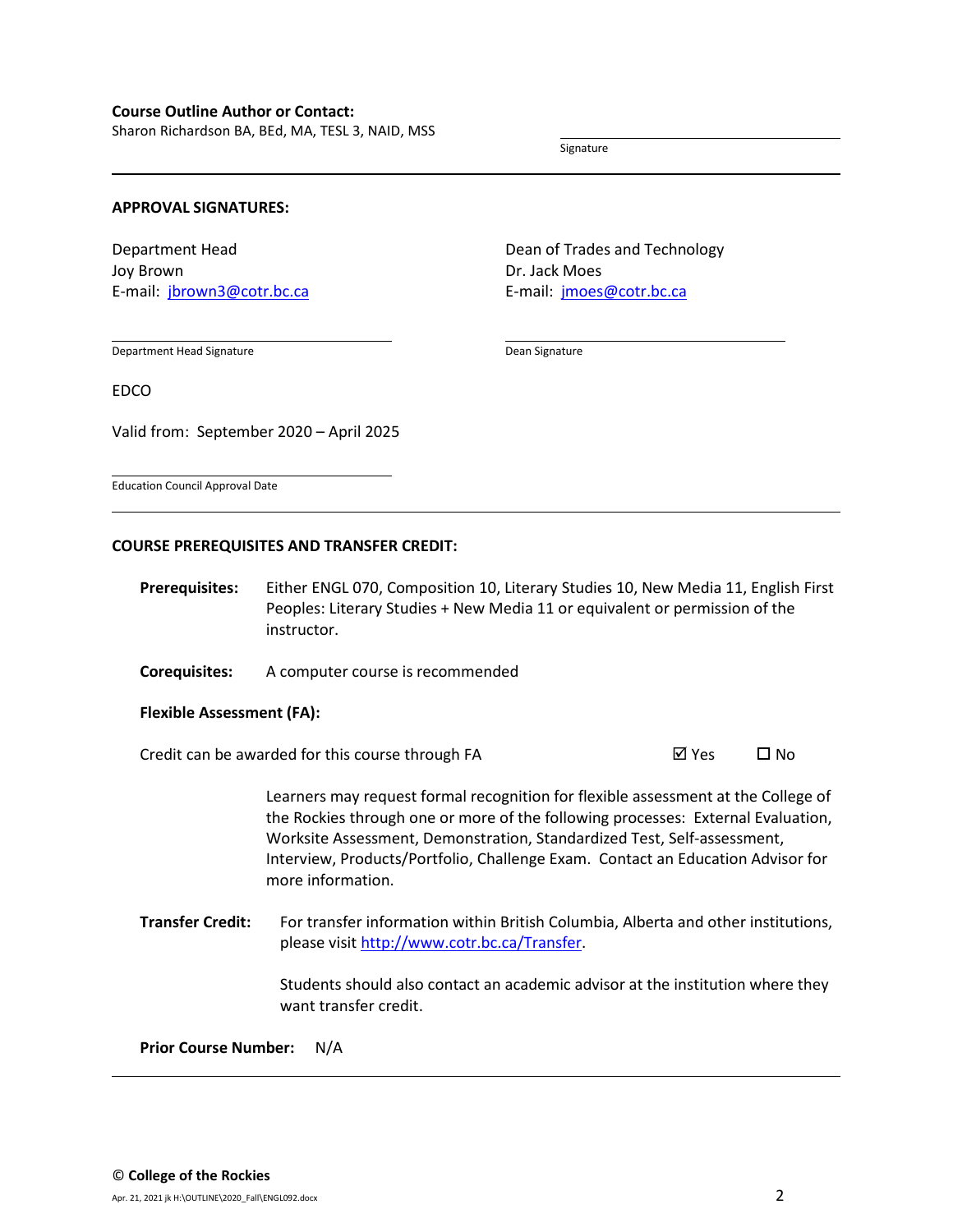## **Textbooks and Required Resources:**

Textbook selection varies by instructor and may change from year to year. At the Course Outline Effective Date the following textbooks were in use:

Hoffman, Andrew, Hoffman, Catherine, Cann, Phyliss, *A Thousand Words Grammar and Writing in Context* 1<sup>st</sup> Canadian edition, Publisher: Thomson/Nelson ISBN 0-17-622507-2

Alexie, Sherman. *The Absolutely True Diary of a Part-Time Indian*.

*Textbooks are available in the library.*

## **LEARNING OUTCOMES:**

Upon the successful completion of this course, students will be able to

Critical and Creative Thinking

- recognize elements of clear communication;
- demonstrate organizational thought processes to solve problems;
- evaluate argument for validity, reliability, currency and objectivity;
- demonstrate an understanding of how communication formats influence language choices and usage;
- record, organize and store information read, heard or viewed;
- support a position by citing specific details from what has been read, heard or viewed;
- explore diverse perspectives to develop or modify one's point of view;
- assess one's own knowledge and use of language;
- assess information for completeness, accuracy, currency, relevance, balance or perspectives and bias;
- analyse different presentations of the same information to reconsider positions;
- assess ways in which language reflects and influences values and behavior;

Speaking and Listening

- interact effectively in formal or informal situations;
- adjust speaking style to suit audience, purpose, and situation;
- use effective presentation aids (e.g. diagrams, line drawings, overheads) to enhance;
- communications;

Reading, Research and Reference

- evaluate the effectiveness of one's own and others' written material (literary, technical, business, or informational) using criteria that include the following:
	- plain language
	- coherence and organization
	- consistency in the application of usage conventions
	- **F** relevance to argument of supporting evidence and examples
	- appropriateness to intended purpose and audience
	- **E** attention to detail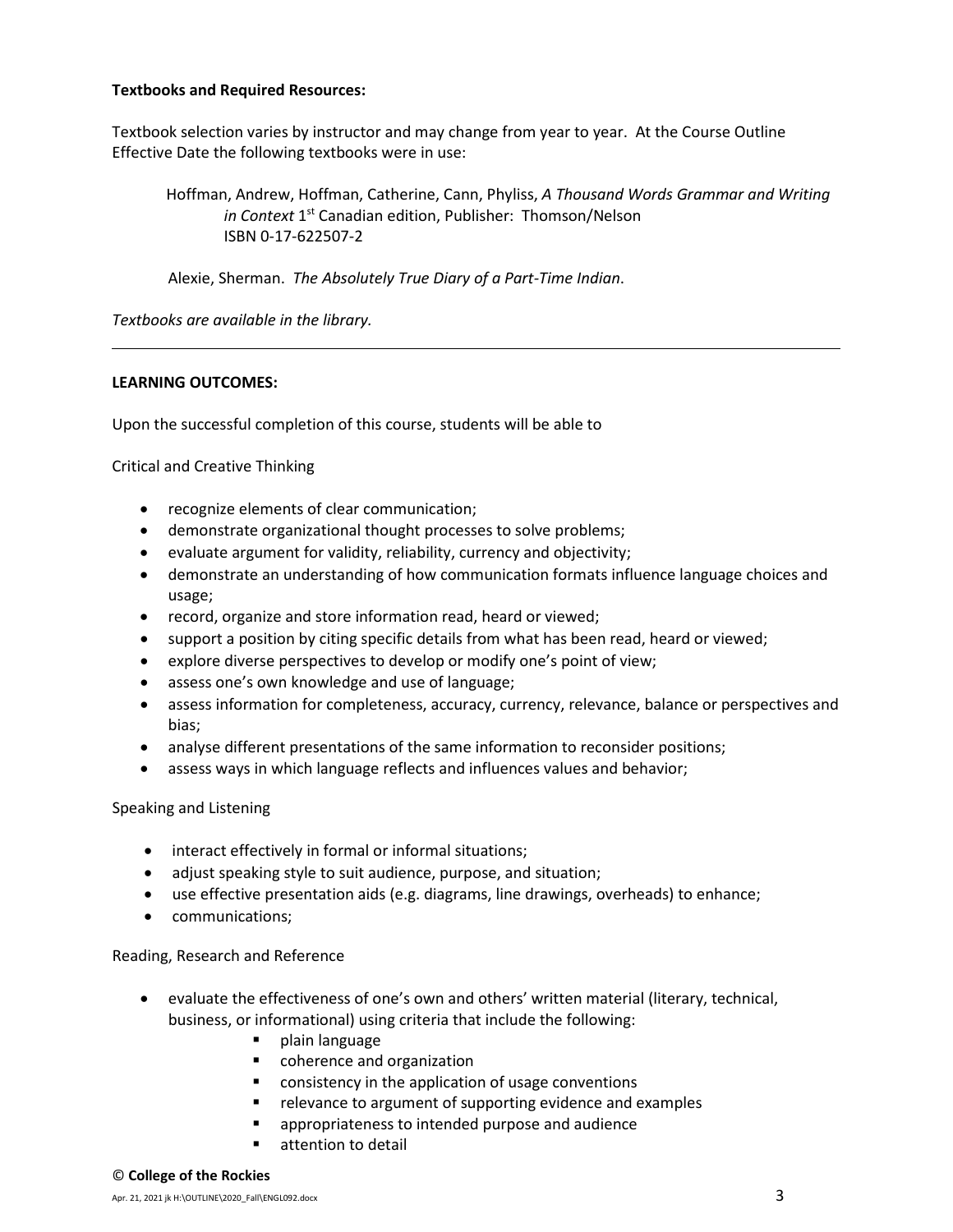- summarize, make inferences, draw conclusions and critically evaluate;
- paraphrase main ideas in written material;
- distinguish between implicit and explicit messages;
- apply prior knowledge and experience to assist understanding of new material;
- use a variety of strategies and sources to gather and evaluate information, including print sources, library resources and the internet;
- interpret details in and draw conclusions from information presented in a variety of print and graphic formats, including electronic formats;
- read articles, books, stories and poetry;

# Written Communication

- gather information and organize it into functional writing assignments, for example, simple reports, letters and memos;
- edit own work fully for coherence and accuracy;
- monitor spelling, grammar, mechanics and syntax using appropriate techniques and resources as required, including electronic technology;
- write effectively, adjusting for audience, purpose and situation to inform, persuade, and interact in formal and informal situations;
- organize information and ideas to clarify thinking and achieve desired effect;

# **RECOMMENDED LEARNING OUTCOMES**

Cooperative Communication

- describe the value and limitations of collaborative work;
- collaborate and consult effectively with others in completing communications tasks through means that include: interacting confidently, assuming responsibility for roles in teams, respecting and promoting respect for the contributions of other team members, demonstrating a commitment to the team, and to project goals;
- employ advanced problem-solving skills in cooperative communication activities (e.g. cooperative team development of business proposal);
- use a variety of resources and technologies when working with others; and
- evaluate group processes and individual roles in and contributions to group processes.

These outcomes are in accordance with the articulation learning outcomes presented in the ABE Provincial Articulation Handbook.

# **COURSE TOPICS:**

- Education
- Family
- Work
- Canada's Diverse Culture
- The Media
- Technology
- Health
- The Environment

### © **College of the Rockies**

Apr. 21, 2021 jk H:\OUTLINE\2020\_Fall\ENGL092.docx  $4$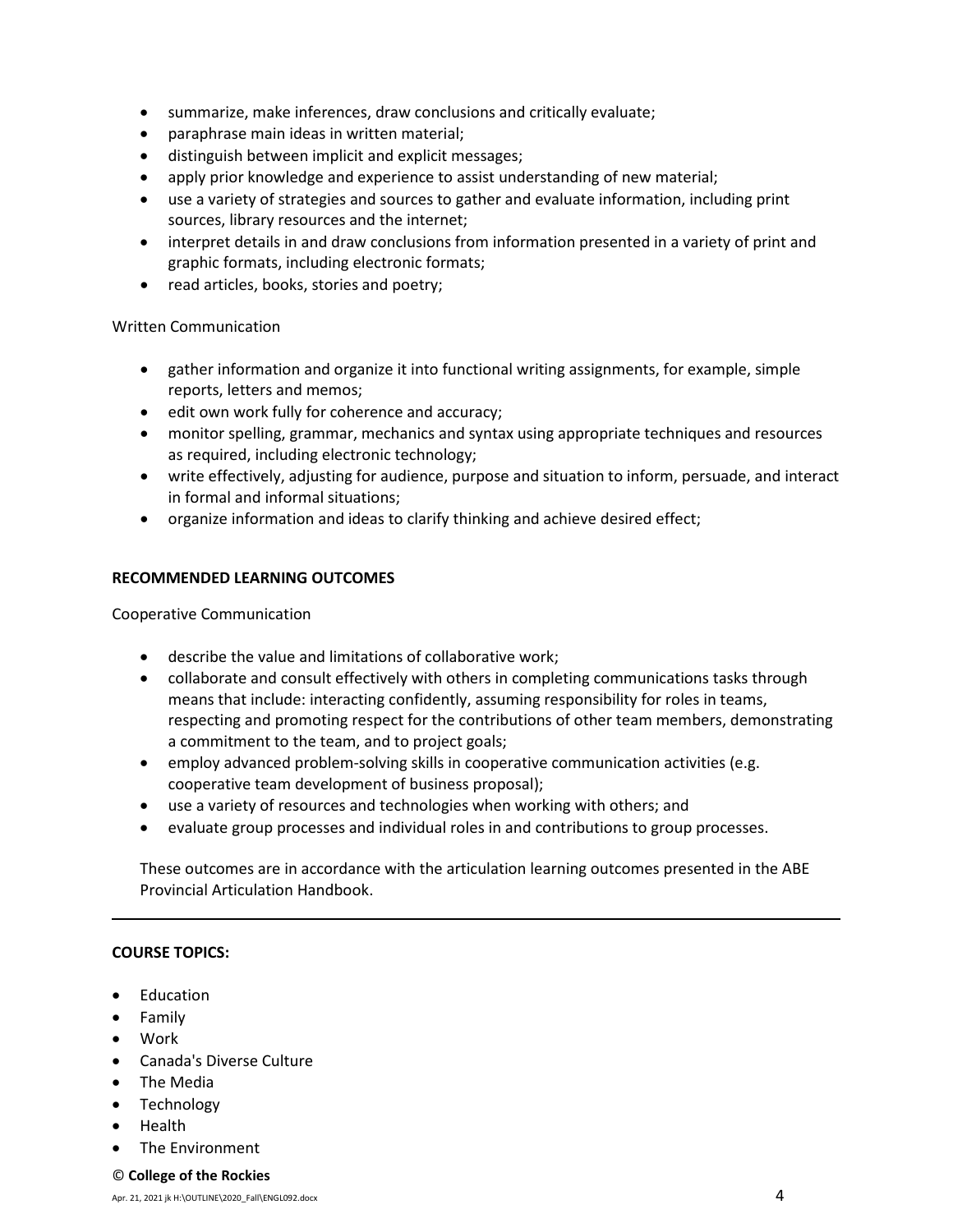## **Within these units, the course will cover:**

Listening/Speaking:

- discussions
- presentation

# Writing:

- pre-writing techniques
- paragraph development skills
- strategies for writing introductory, developing and concluding paragraphs in essays
- edit written works for mechanical and structural errors
- research project

# Grammar/Mechanics:

- type of sentences (simple, compound etc.)
- fragments and run-ons
- subject–verb agreement
- pronoun agreement
- parallel structure
- misplaced and dangling modifiers
- verb tenses and active and passive voice
- standard spelling
- punctuation, capitalization

## Reading:

- reading comprehension exercises/activities from articles, stories and poetry
- vocabulary development
- analyze a novel

*See instructor's syllabus for the detailed outline of weekly readings, activities and assignments.* 

### **EVALUATION AND ASSESSMENT:**

| <b>Assignments</b>   | % Of Total Grade |  |  |
|----------------------|------------------|--|--|
| Unit Assignments (8) | 80%              |  |  |
| Response Journal     | 10%              |  |  |
| <b>Novel Project</b> | <u>10%</u>       |  |  |
| <b>Total</b>         | 100%             |  |  |

*Please see the instructor's syllabus for specific classroom policies related to this course, such as details of evaluation, penalties for late assignments, and use of electronic aids.*